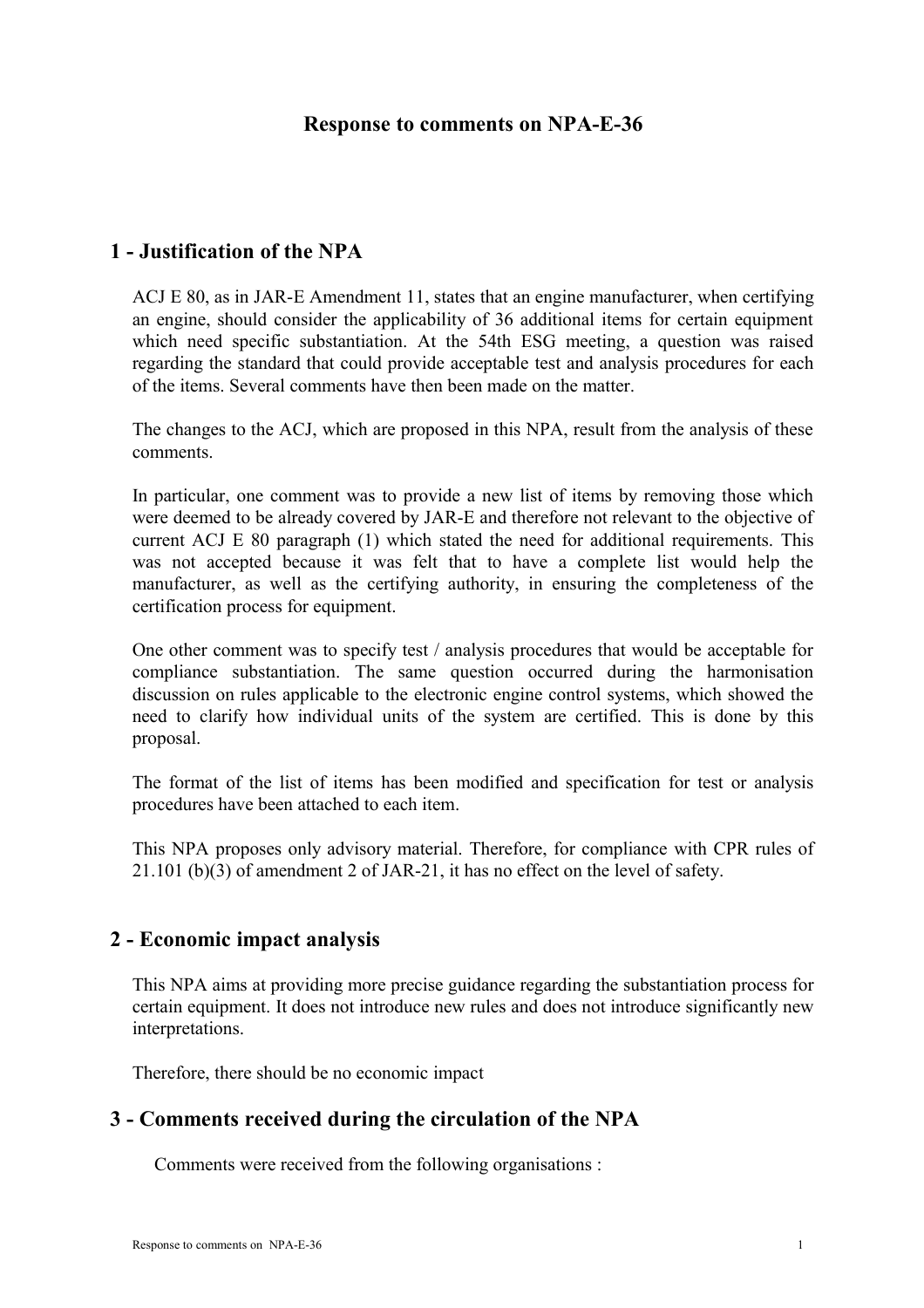- Authorities of Austria, Canada, Denmark, France, United Kingdom and USA

- SAS (Sweden), SBAC (UK)

# **4 - Response to comments**

Four commenters provided a « no comment » statement on the proposal.

#### General comment

One commenter questioned the references to NPA-E-33 which was under review after world wide circulation for comments and therefore not yet ready and asked if this situation would affect NPA-E-36. This has been noted and taken into account.

One commenter suggested that, in relation to results of disposition of comments on NPA-E-33, the need for an ACJ E 80 instead of an ACJ to new JAR-E 470 or 760 or to a new JAR-E 170 should be reviewed. This has been noted and will be taken into account in NPA-E-33. This NPA-E-36 will apply to the current JAR-E 80.

Comments on paragraph (1) of ACJ E 80

One commenter noted that it is recognised that JAR-E 80 requires to "subject an item of equipment to such cycles of operation as **to adequately represent all the critical conditions affecting its airworthiness** to which it may be expected to be exposed during service" and that the proposed ACJ states that "All equipment, including all electronic units, sensors, harnesses, hydromechanical elements, and any other relevant elements or units, **should be shown to operate properly in their declared environment".** This commenter also recognised that this represents the requirement to be complied with and a consistent interpretation. Therefore the commenter considered that DO 160, whatever its version, is only a standardisation means but is not a requirement and that other documents may be used.

However, the commenter noted that, at aircraft level, it is considered that it is difficult to define all environmental conditions for all equipment and that DO 160 is supposed to represent the in-service experience. Therefore, the latest version, which represents the "state of the art" and an useful means for standardisation, should be considered. This commenter then recommend to state "DO 160 at latest issue" and proposed to add a note at the end of paragraph (1) of ACJ to read :

*Note : DO160 is revised periodically to reflect in-service experience or changes in technology. The issue of DO160 to be considered should be the latest published issue, or the issue in effect at the date of application, unless it can be justified that an earlier issue of DO160 is more appropriate to the equipment and installation being considered.*

This has not been accepted because it is considered normal practice to apply requirements at date of application or previous versions where appropriate (see JAR 21.101 as in amendment 2 of JAR-21).